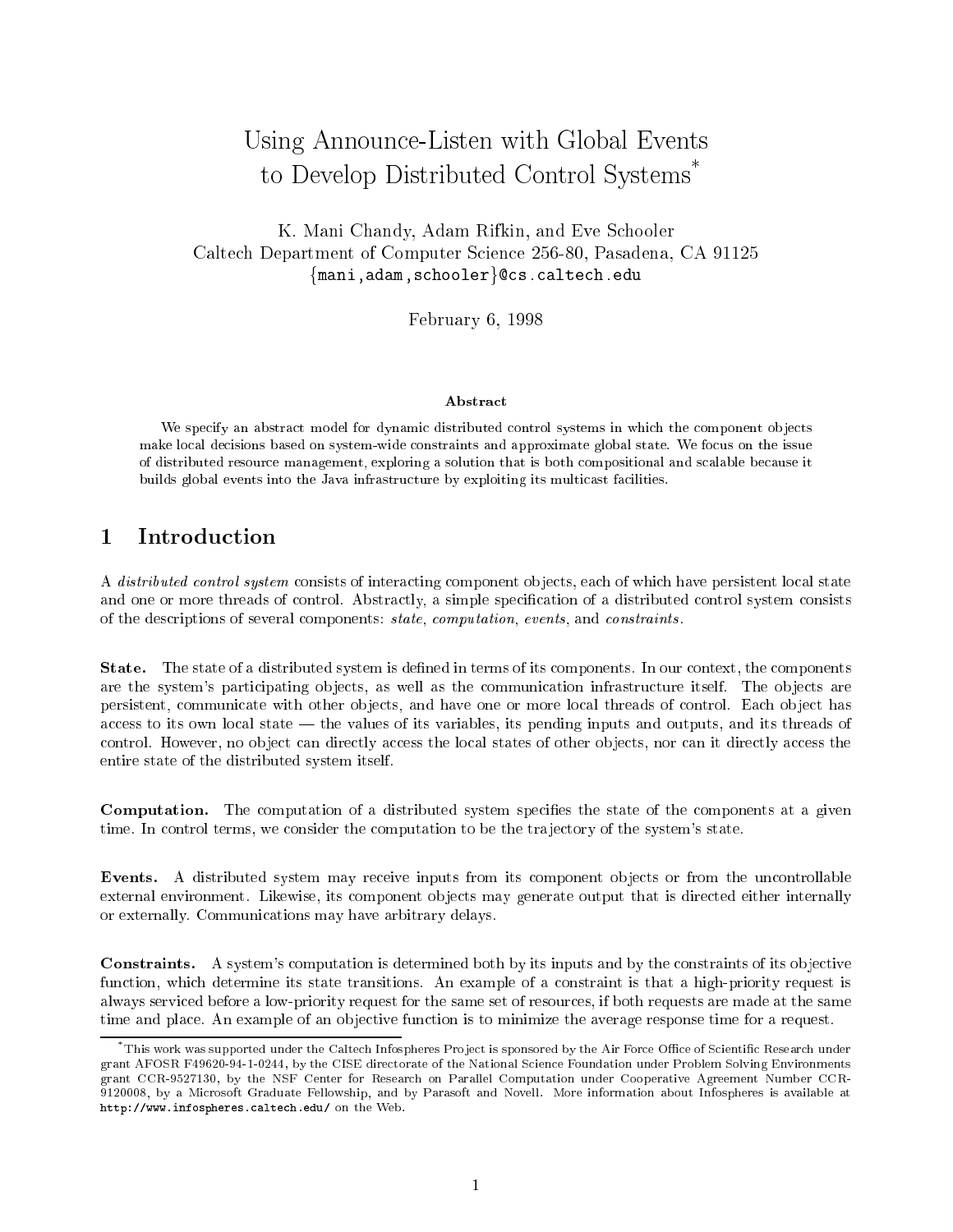Design Challenges. Several aspects of distributed control systems make the problem of designing the control challenging:

- 1. Because of their distributed nature, component ob jects do not have direct access to the state of the entire system, so they know neither the states of other ob jects, nor the status of communications in transit.
- 2. New ob jects enter and leave the system dynamically, so an ob ject may not know which other ob jects are in the system at any given point in a computation.
- 3. Each object makes its own local decisions. By the constraints and objective function, however, we require the local decisions to result in an approximately optimal system-wide outcome.

The distributed control model fits a wide range of applications from flight control of a flock of uninhabited autonomous vehicles to determining the proper scope for a multicast session-invitation application. The common problem is that each ob ject has to make an autonomous decision based on old (and possibly partial) information about other parts of the system. In this paper, we restrict attention to resource management systems.

# $\overline{2}$ Distributed Resource Management

Consider the general problem of distributed resource management: *consumers* request resources from a finite pool of providers.

## $2.1$ Problem Specification

Specifying this problem involves choosing among several axes:

- Consumers collaborating (e.g., in metacomputing) or competing (e.g., for airline tickets).
- Resources indivisible tokens to represent individual resources (e.g., a particular time slot for scheduling) or slidebars to represent ranges of resource collections (e.g., a slice of bandwidth required).
- Providers collaborating (e.g., to piece together less expensive service packages) or competing (e.g., to keep sensitive information hidden).

An example of distributed resource management is arranging a ski trip. With the proper compositional structures in a distributed vacation-control system, you might announce your requirements (for example, ski trip price, kind of slopes, and calibre of hotels) and have providers respond with competing proposals. An alternative approach involves *middlemen* objects that act on behalf of the consumers to search for service providers, putting together complete packages by filtering, aggregating, and collating information.

### $2.2$ **Solution Categories**

Solutions to distributed resource management can be constructed along several axes:

- State management  $-$  soft state (i.e., approximations or probabilities) or hard state (i.e., invariants).
- *Communication mechanisms*  $\rightarrow$  point-to-point casting (i.e, multiparty communication built on individual connections), broadcasting, or multicasting (i.e., efficient broadcast using announce groups).
- Compositional structures announcing, listening, or mediating (e.g., forwarding) requests and responses.

In this paper, we investigate multicast algorithms for distributed resource management. We describe the concept of soft state, and use it to build a consumer announce, provider listen model in which the consumers compete for resources (represented as tokens) from collaborating providers.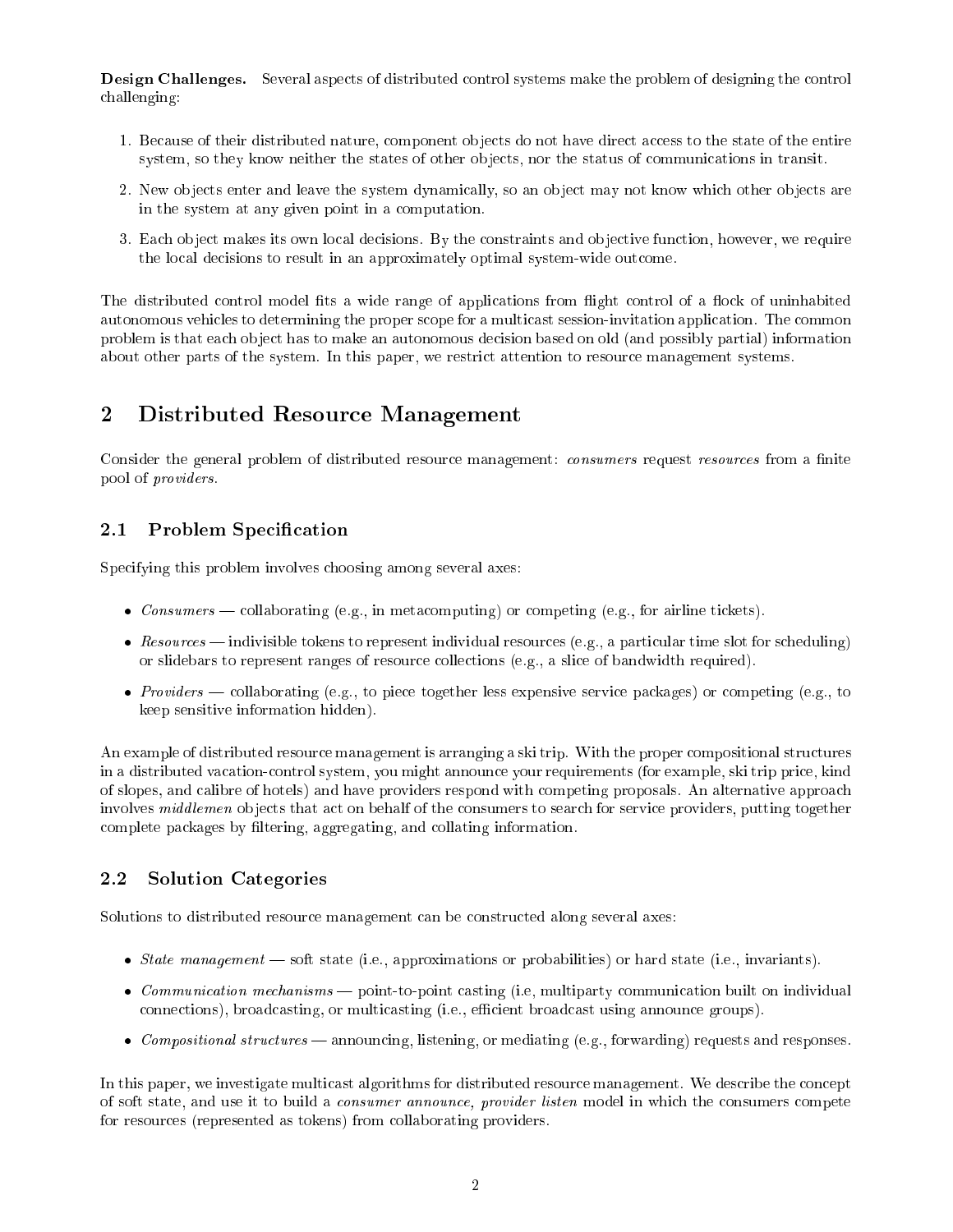# 3 A Framework for Distributed Resource Management 3

Any distributed resource management algorithm requires the location, reservation, and scheduling of resources. Our algorithms to perform these tasks are based on *soft state* approaches  $-$  relying on approximate rather than absolute global snapshots. Each distributed object periodically *announces* its local state information and listens for updates from other ob jects. In this section, we outline our messaging implementation, and describe the resource management components layered above it.

#### $3.1$ Soft State

An ob ject estimates the current state of a distributed system based on information received earlier from other objects; thus the estimated soft state is based on old information. For instance, if an object  $B$  is listening on a multicast address at time  $t$ , then we may know with high probability that  $B$  will continue to listen for some more time. If at time  $(t + t')$ , object A receives a message from B, timestamped t, stating that B is listening, then A has the "soft" information that B is listening at time  $(t + t')$ ; and the state softness is quantified in terms of probability [4].

By contrast, "hard" state is a property that follows from an invariant of the system. For instance, consider the invariant: If variable x in object A has value 1, then variable y in object B has value greater than or equal to 1. In this case, if x in object A has value 1, then object A "knows" that y in object B has value at least 1, and this knowledge is hard [2].

Whether soft state can be used depends on the nature of the problem, the relative frequency of announcements to state changes, and the flexibility of constraints.

#### $3.2$ **Global Events**

The announce-listen paradigm is used at the messaging layer to assist in resource location, reservation, and scheduling. We have implemented this messaging facility in Java as *global events*.

Java Beans provide local events as a mechanism by which a component informs other components that something interesting has happened. These events can be thought of as active messages; for example, a button is pressed at a source, and channeled through an event listener, to trigger a method in an event observer automatically. An event propogates from an event source through an event notifier to one or more event observers that respond to the events as they arrive. The notifier routes the event to the observers using a control list, and observers can ask the notifier to be added or removed from this list without notifying the event source.

Our global event structuring mechanism is identical to the local event model of Java Beans, except that instead of Java Beans' referencing an ob ject within a single Java Virtual Machine, we use a global name for the ob ject, employing the Web's URL convention. Furthermore, because the components of the global event system are distributed, multicast can be used for efficient group communication, instead of Java Beans' local event pointto-point casting.

Using global events, an event is *announced* by a source object in one virtual machine, and notifiers for that event in other virtual machines anywhere on the Internet listen for the event and forward it to the appropriate (distributed) observers. Unlike the group communication in virtual synchrony [1], it is not necessary for the event sources to know at any point who the event observers will be. Our global event model is useful not only to distribute events and the objects that use them, but also to compose event notifiers, to filter using predicates, and to provide security using access control lists at the event notifier level.

There are several advantages to using global events and soft state. The announce-listen paradigm is fault-resilient [7]; that is, if a resource provider goes away, the system adapts dynamically to continue to meet the requests of the consumers. Furthermore, systems constructed using global events and multicast are compositional and scale; providers and consumers can add or remove themselves at any point dynamically. Unfortunately, such systems also have the potential for oscillation; that is, if state changes faster than the communication updates, then soft state may give a bad estimate of the current system state. We are currently exploring the tradeoffs through simulation and implementation.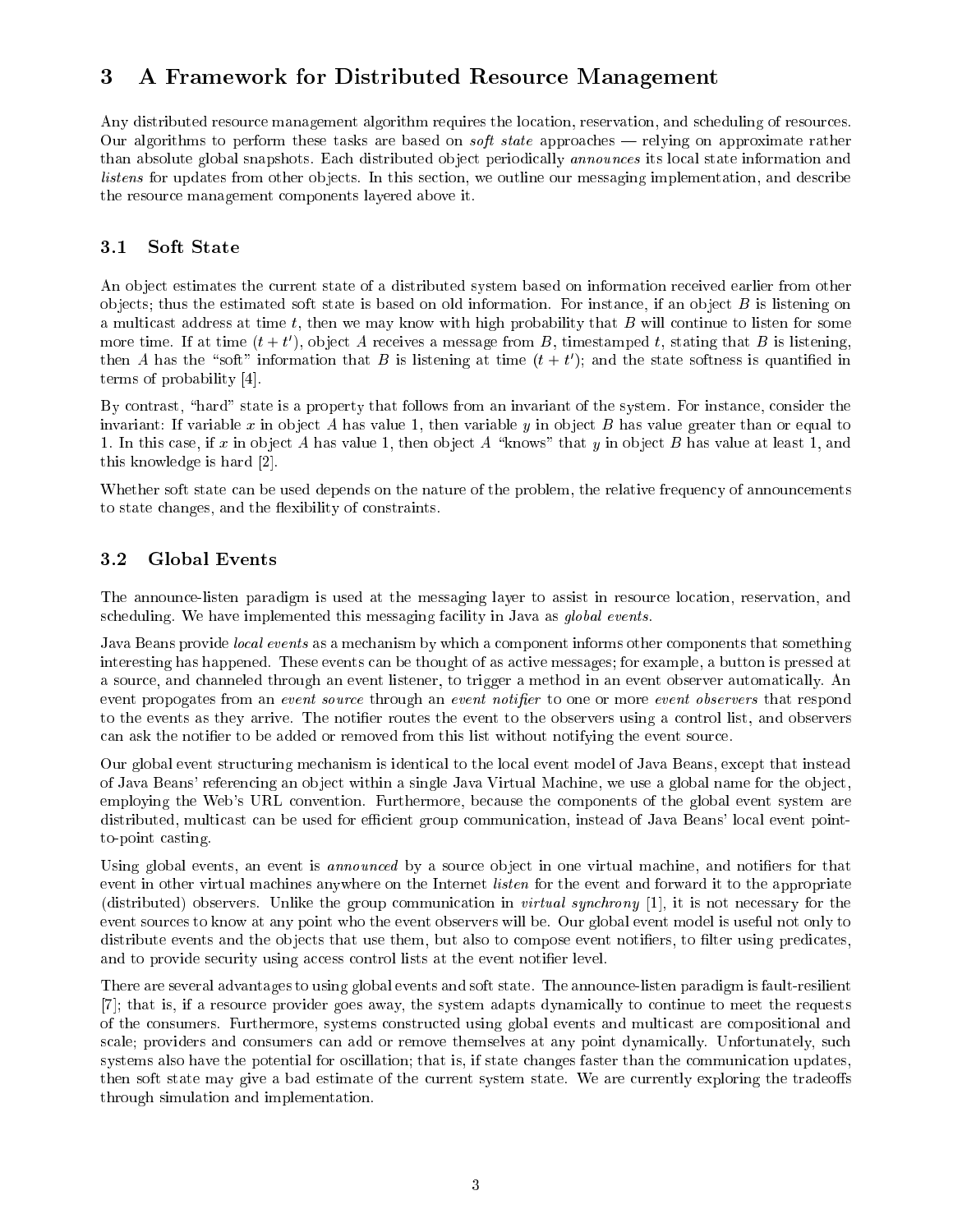#### $3.3$ 3.3 An Algorithm for Consumer Announce, Provider Listen

Consumers use global events to announce their requests for resources to providers, including estimates of how long they will need those resources. Multicast allows us to limit the scope of announcements, as illustrated in figure 1. Additionally, multicast is useful for progressively searching regions with wider scopes.





When a listening provider can give a partial or total basket of tokens fulfilling a given request, it uses global events to announce to the other providers what tokens it can commit to that consumer. Since providers collaborate to satisfy each consumer's request, the listening providers can ante up additional resources (or keep from doing so) based on previous information announced by providers and consumers.

As illustrated in figure 2, multicast provides a scalable bus abstraction that allows any number of objects to participate in group communications; however, unlike virtual synchrony [1], multicast does not guarantee reliable delivery. Not all listening providers will receive all consumers' requests, but consumers can increase announcement scopes if they receive no viable responses to their requests.



Figure 2: Multicast provides a scalable bus abstraction, but messages are not guaranteed reliable delivery.

Deadlock Avoidance. This algorithm could present a problem if middlemen are used, because deadlock may occur if no consumer obtains all of the resources it needs. To solve this problem, we stipulate that consumers must give up a provider's tokens, if asked by that provider, even if all of the requested tokens have not been received yet. This scheme works using *global priorities*: the priority of a request event is based on the local timestamp of that request, given by the requestor's local logical clock, with ties broken by the alphabetic comparison of requestors' globally unique names. Global priorities represent the use of an invariant in an algorithm. We can assert that if a request R has a higher priority than another request R' at one global object, then R has a higher priority than R' at all global objects. All objects share "common knowledge" about the global priorities because they listen on the same multicast bus. The combination of soft state messaging with hard state invariants results in an algorithm that scales but is free from deadlock.

Oscillation Avoidance. Using global priorities, a provider demands tokens back from its lowest priority requestor, who must then return them. Because requests and responses are shared among all participants (consumers, providers, or even middlemen) on the multicast bus, providers are able to make good estimates of which consumers need which resources, and thereby avoid "oscillation" of requests for and returns of tokens. Here, system components use soft state to approximate the true current state of the system, which works well, provided the system state does not change rapidly compared with announcement frequency.

Location Services. Because our architecture is based on multicast, introducing and removing system components is a simple operation. For example, a new consumer can easily locate middlemen and providers after obtaining a small set of multicast addresses on which to announce requests and to listen for responses. The result is an automatically-configurable directory infrastructure for locating objects and resources. To prune the search space, announce-listen is also used to disseminate and to cache information closer to requestors.